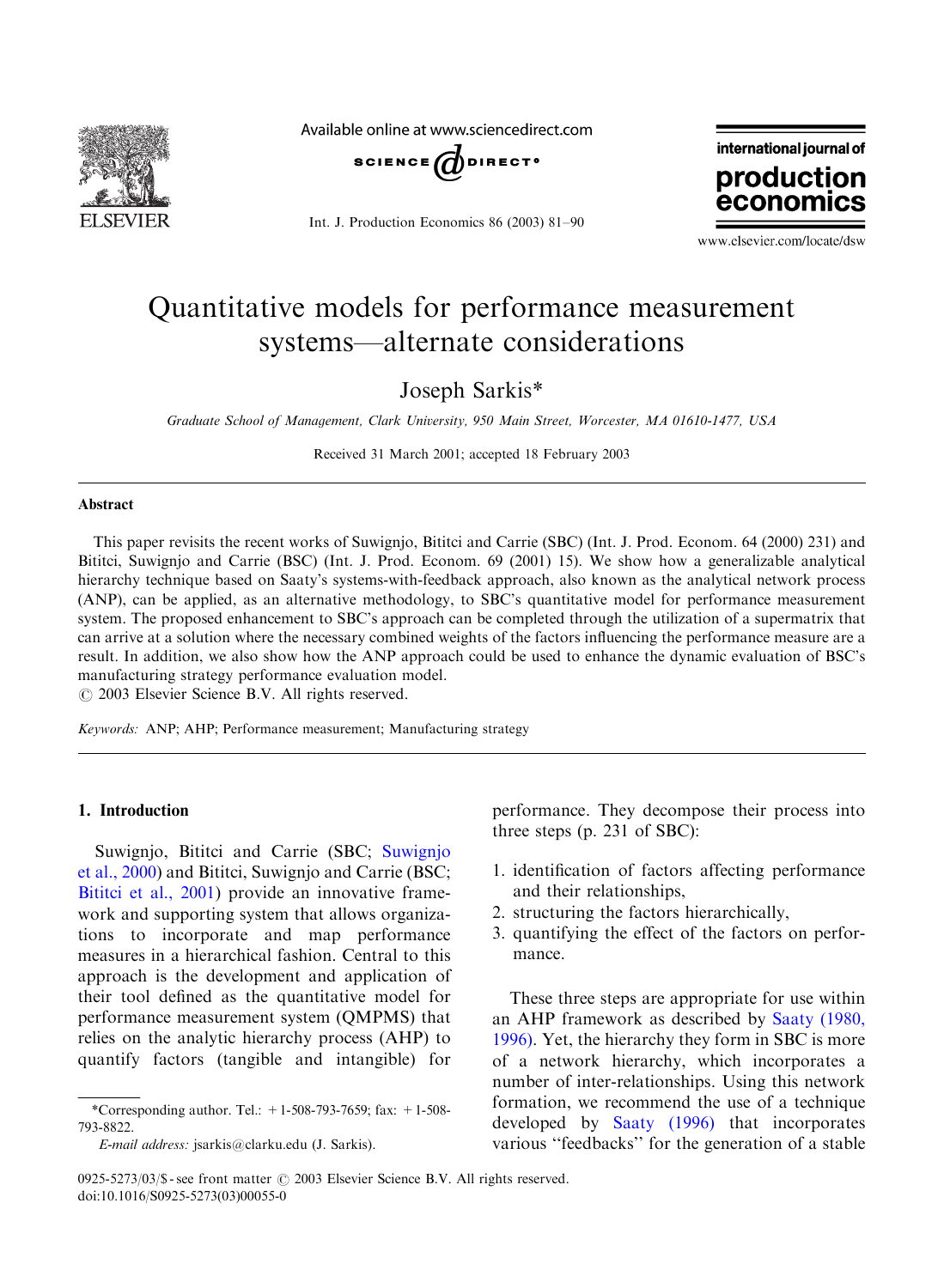set of weights incorporating the three effects detailed by SBC. This feedback model has also been defined as the analytical network process (ANP) [\(Hamalainen and Seppalainen, 1986](#page--1-0); [Saaty, 1996](#page--1-0)). SBC do mention the use of ANP for reducing the rank-reversal problem. Yet, the advantages of the ANP approach goes even further allowing for a direct calculation of the combined effects of all the factors, utilizing a Markovian process and a more complete set of relationships that are allowed to flow through the network.

To show how these inter-relationships can be modeled, we will review the various relationships (effects), their formation into a supermatrix and then their calculation. This alternative approach can provide a single coherent model without the many, separate identification and iterations of various hierarchies, paths, and detailed factor aggregations.

In addition, [Bititci et al. \(2001\)](#page--1-0) (BSC), apply their QMPMS technique for a ''dynamic environment'' which can be used for manufacturing strategy evaluation and management. We also extend the BSC model for manufacturing performance evaluation to incorporate the feedback mechanisms that can form one coherent long-term strategy for the organization as the current and future dynamics are considered.

Thus the contributions of this paper are to: (1) show how the supermatrix approach can be applied to the QMPMS process with fewer requirements of path (or cognitive map) identification through one aggregate model, and (2) show an alternative modeling of the dynamic nature of strategic decisions based on performance measurement.

#### 2. Mapping QMPMS to the ANP model

## 2.1. Factor relationships and effects

SBC defined three relationships of factor influences. They did state that this was a critical and important step in the process. The definition and identification of these relationships are also part of the ANP model, which still requires pairwise comparisons as input. The more relationships that are modeled, the more questions that need to be answered by decision makers, auditors, and/or managers, which adds to the complexity of the model. There were three effects identified when describing the relationships within their definition of a cognitive map for the performance measures. The first was a direct effect. This effect may be considered a regular dependency in a standard hierarchy in AHP or ANP. The indirect effect is similar, but the dependency is not direct, it must flow through another factor. The final effect identified by SBC was the self-interaction effect. This effect states that a factor may influence itself in a cyclical manner. ANP labels this effect as an internal (or same-level) interdependency. In the SBC case, the cluster of factors typically used in ANP would be composed of a single factor. One set of effects that was not discussed, but which may occur, is interdependencies among factors, which form a two-way direct or indirect effect. All these relationships are allowed within ANP, it is not necessary to explicitly restructure the relationships to form a hierarchy, as was completed in SBC. Even though, an analyst should be aware of the various relationships.

## 2.2. Quantifying the effect of the factors on performance using ANP

Similar to QMPMS, the ANP methodology still relies on the results of the standard pairwise comparison results among the factors. The results of the pairwise comparison matrices are relative priorities (weightings) of the factors. We shall not detail this step since it has been explained in SBC and appears in most of Saaty's references. SBC's process of integrating the pairwise comparisons of the various relationships into separate interaction models for each factor can easily be replaced by ANP's supermatrix. To show how this can be completed, SBC's Fig. 4 of the relationships of the total cost per unit (TCU) network is replicated here in our [Fig. 1.](#page--1-0) In this figure, we have also included acronyms for each of the factors that will be used as identifiers in the supermatrix.

In this example there are a number of interactions occurring, even though some internal and